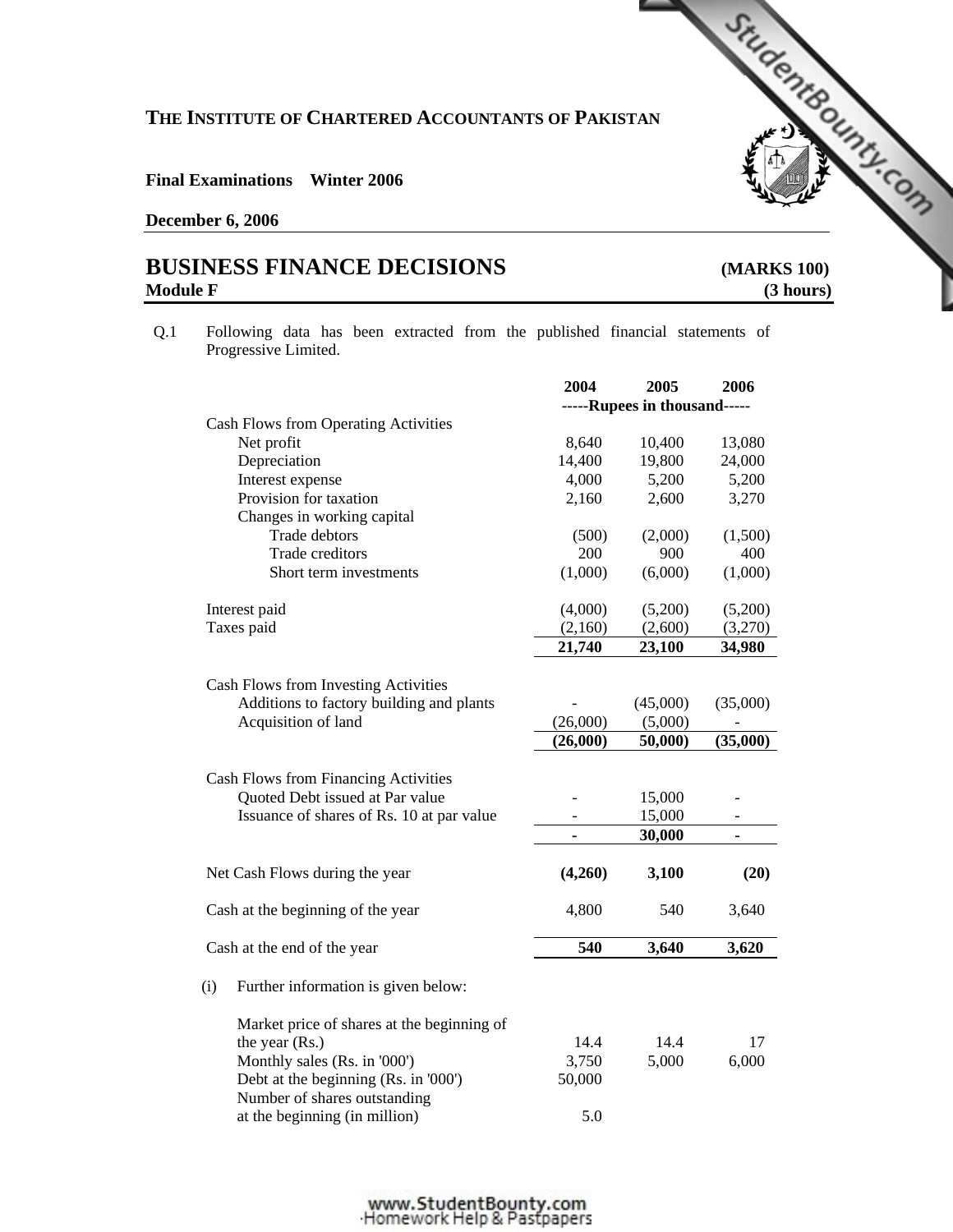(ii) The following information relates to the period 2003 to 2006:

| Market form                                      | Semi-strong |
|--------------------------------------------------|-------------|
| Risk free rate of return                         | 5%          |
| Market rate                                      | 12%         |
| Comparable security beta                         | 2.0         |
| Comparable Debt/Equity ratio                     | 60:40       |
| Market price of quoted debt (Par value Rs.1,000) | 1280        |

 Land was purchased in view of medium term speculative gain available in real estate market.

 (iii) Market price of the company's share at the end of the year 2006 was Rs. 19.20 per share.

 Progressive Limited, formed in 1996, has been managed by an employed management consisting of highly qualified executives. The board of directors allows them maximum free hand to operate the business. The management has always been keen in expansion and highlights the growth in revenues as a proof of its success.

 The relatively high level of liquidity is justified by the management as cover for monthly expenditure and to avail the benefits of any investment opportunity that needs an immediate decision.

 Recently, directors are receiving severe criticism from the shareholders on company's profit retention policy. Mr. Q, one of the directors, is a friend of yours. He shared the above information with you and requested you to give your advice.

#### **Required:**

Prepare a brief note containing the following:

- (a) Computation of 'Free cash flows' of the company along with other inflows. **(07)**
- (b) Brief comments on application of the funds generated from the free cash flows and other inflows. **(07) (07)**
- (c) Review of retention policy from the shareholders' perspective, for each year separately. **(09) (09)**
- Q.2 Management of Accurate Limited is interested in evaluating the expected effect of a recently announced tax rate reduction by the government on its share price and the cost of capital. The announced tax cut has reduced the tax from 35% to 30%.

Accurate's current capital structure is as follows:

|                                                                | <b>Rupees</b><br>in million |
|----------------------------------------------------------------|-----------------------------|
| Issued, subscribed and paid up share capital – Par value Rs 10 | 600                         |
| Share premium account                                          | 480                         |
| Other revenue reserves                                         | 620                         |
| Shareholders' equity                                           | 1,700                       |
| 10% irredeemable debentures – Par value Rs. 100                | 500                         |
|                                                                |                             |

 The company's shares are currently trading at Rs 32 per share ex-dividend, and debentures at Rs 125 per debenture.

Prior to tax change, the value of company's equity beta was 1.2. The market return is 13% p.a. The tax cut is expected to increase the net present value of company's operating cash flows by Rs 150 million.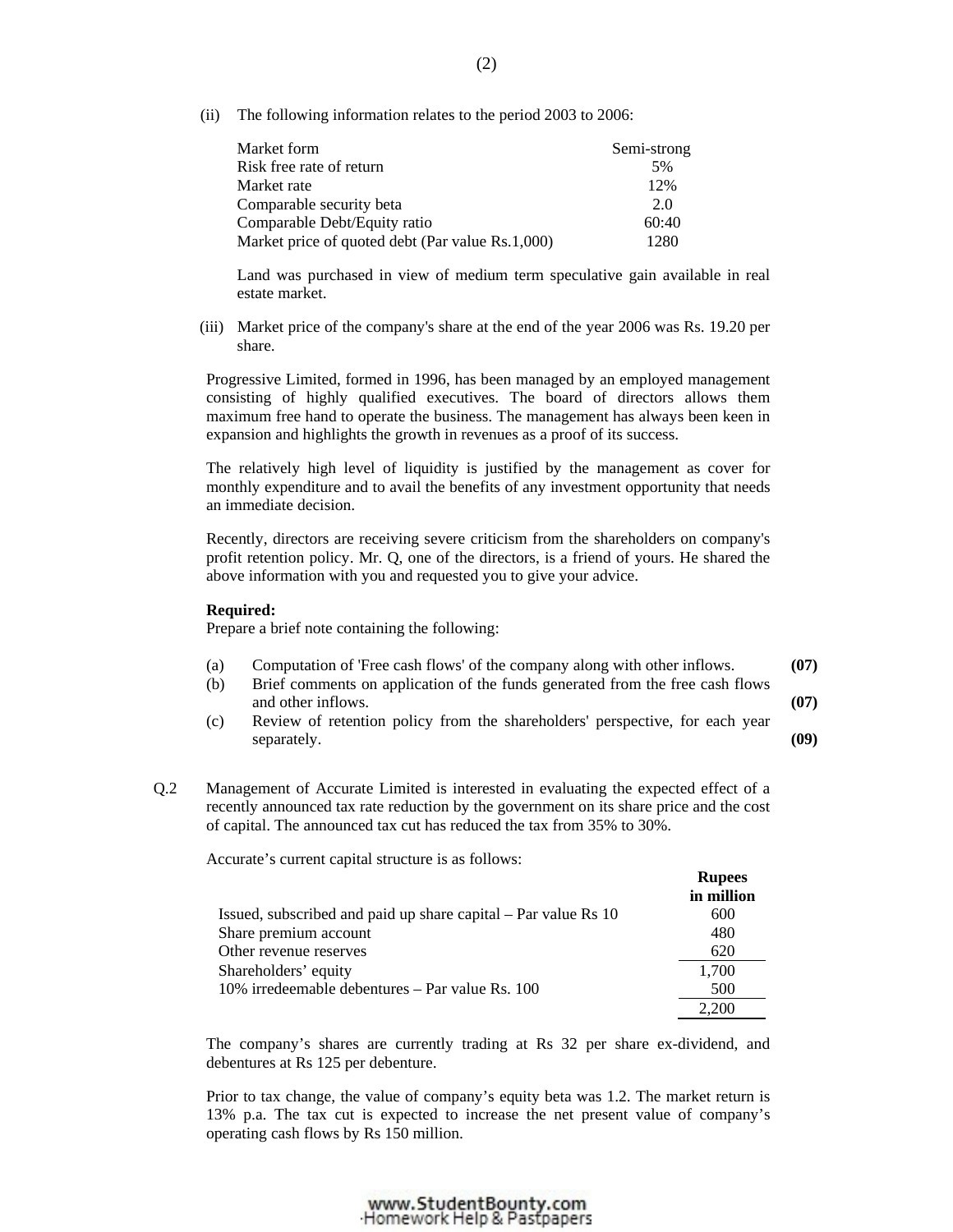#### **Required:**

| (a) | Estimate the company's current cost of capital                                                                   | (05)         |
|-----|------------------------------------------------------------------------------------------------------------------|--------------|
| (b) | Using Modigliani & Miller's theory of capital structure, estimate the following<br>after the change in tax rate: |              |
|     | the expected share price<br>(1)<br>the company's expected cost of capital<br>(i)                                 | (04)<br>(07) |
| (c) | Explain why a 5% fall in tax rate could not materially affect company's cost of<br>capital?                      | (04)         |

Q.3 You are the management accountant of a company that is in the process of evaluating a new investment opportunity. Traditionally, the company has been using the Net Present Value method for such evaluation, using its cost of capital of 10% as the discount rate.

You have recently studied the concept of Residual Income and are keen to apply the methodology at this new project. Following is the data you have collected about this project:

- (i) Sales in the first operating years are expected to be Rs 1 million. The sale in nominal terms is expected to increase by 20% p.a. that includes price increase of 2% per annum.
- (ii) Raw material cost in first year of the operation is expected to be 30% of sales revenue. The raw material price is subject to an annual increase of 5%.
- (iii) The production will require specialized labour. In first operating year, labour cost is estimated to be 25% of sales revenue. An annual increment rate of 10% has been agreed with the labour union.
- (iv) All other production costs (predominantly fixed) will be Rs 100,000 in today's terms. Any increase in price of such expenses is expected to be matched with efficiency.
- (v) Project life is spanned over five operating years.
- (vi) Funding requirement will be Rs 1 million upfront to start the project. The funding source is not expected to alter the company's required rate of return.

The company plans to redeem the combined equity raised for this specific project along with the cost thereon in five equal installments

#### **Required:**

Using annuity depreciation as appropriate, compute the residual income expected from the project, in respect of each of the five years. **(09)** 

- 
- Q.4 Fresh Limited is a manufacturer of four products A, B, C and D. While planning for the coming year, the management is concerned about declining trend in the sales of A and expected increase of variable cost of B. However, they are confident about the continuity of the sale of B, C and D.

| Sales (thousands of units)   | 2,000 | 6.000 | 1,800 | 2.000 |
|------------------------------|-------|-------|-------|-------|
| Fixed cost (Rs. per unit)    | 25    | 20    |       | 14    |
| Variable cost (Rs. per unit) | 32    | 20    | 4.50  | 13    |
| Selling price (Rs. per unit) |       |       |       |       |

Data pertaining to last year is as under: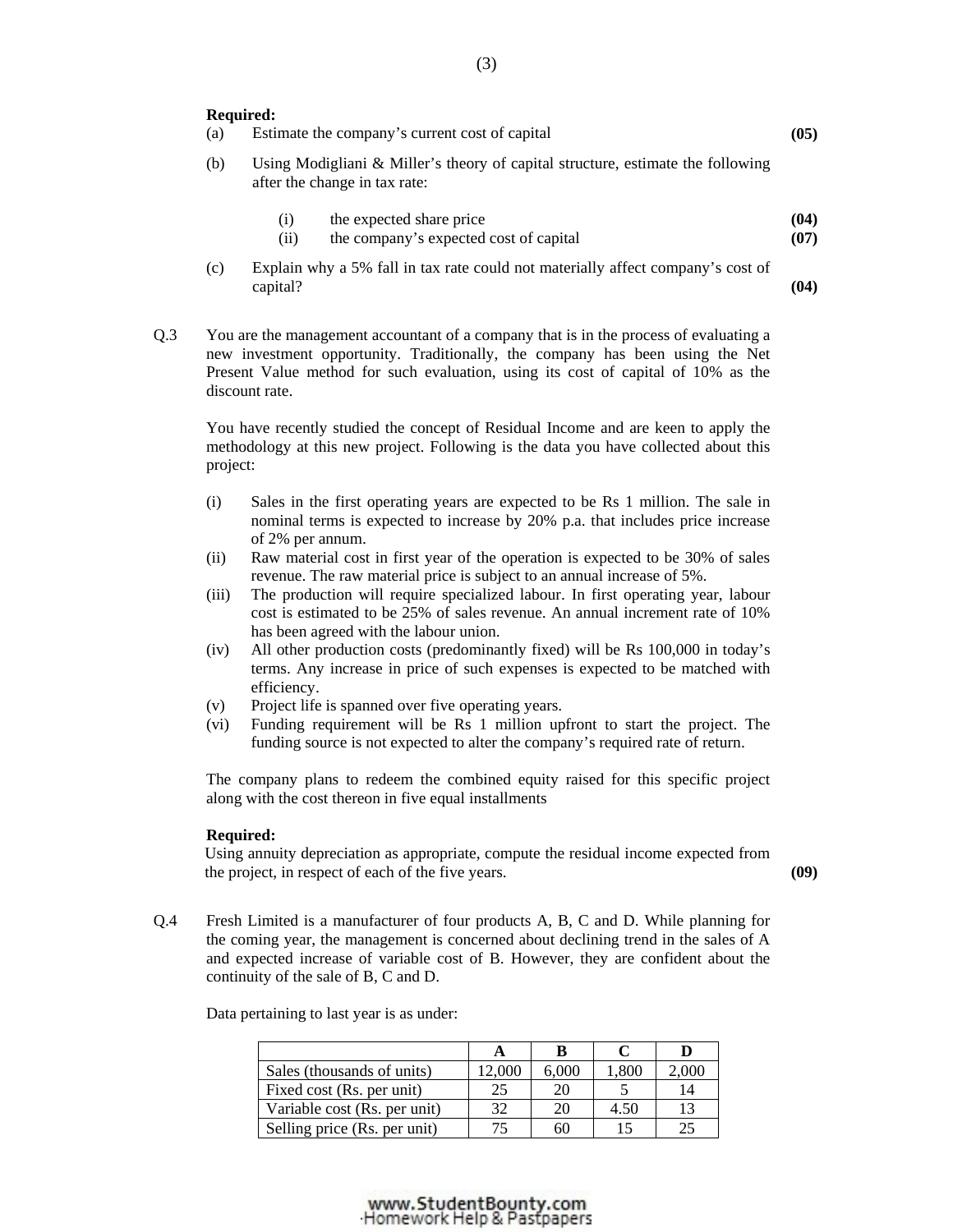Current year's budget forecast is as under:

| Sales (thousands of units) | $11.400$   7.000   2.000 |  | 2.000 |
|----------------------------|--------------------------|--|-------|
|                            |                          |  |       |

Variable cost of item B is estimated as Rs. 21 per unit.

 Discontinuance of production of D is also under consideration at least till next year when the management will be in a position to increase its price.

#### **Required:**

 The management has made the budget with reasonable care. Given the circumstances the real challenge for the management would be to at least maintain the last year's profitability. Determine which of the following variable is most sensitive when viewed in relation to the objective of maintaining the level of profitability.

- Volume of product A
- Price of product A
- Variable cost of product B **(14) (14) (15) (15) (15) (16) (16) (17) (17) (17) (17) (17) (17) (17) (17) (17) (17) (17) (17) (17) (17) (17) (17) (17) (17) (17) (17) (17)**

Q.5 A company is analysing its short term investment strategy so as to select the appropriate risk level in relation to investments for the coming year. Return for the coming year is a function of the level of risk taken by the company in investment strategy and the performance of market in the year ahead.

For decision making purposes, the level of risk that can be taken has been classified in discrete categories representing High, Medium or Low level of risk. Similarly the market performance has also been divided into similar performance achievements i.e. High, Medium and Low levels of performance.

 A schedule has been prepared showing the expected absolute returns in each of the possible scenarios as follows:

| <b>Return on:</b>      | <b>Market</b><br><b>Performance</b> | Rs.       |
|------------------------|-------------------------------------|-----------|
| High risk investment   | High                                | 1,500,000 |
|                        | Medium                              | 900,000   |
|                        | Low                                 | 300,000   |
| Medium risk investment | High                                | 875,000   |
|                        | Medium                              | 1,250,000 |
|                        | Low                                 | 500,000   |
| Low risk investment    | High                                | 500,000   |
|                        | Medium                              | 750,000   |
|                        | Low                                 | 850,000   |

 The probability profile for the market performance in the year ahead has been estimated as  $High - 30\%$ , Medium  $-40\%$  and  $Low - 30\%$ .

The company is considering services of a market analyst who can provide information about the performance of market on timely basis enabling the company to switch quickly, from one investment to the other.

#### **Required:**

 (a) Advise the company as to what level of risk it should be willing to take for its investments in the coming year without hiring the services of analyst, to maximize expected value? **(08)**